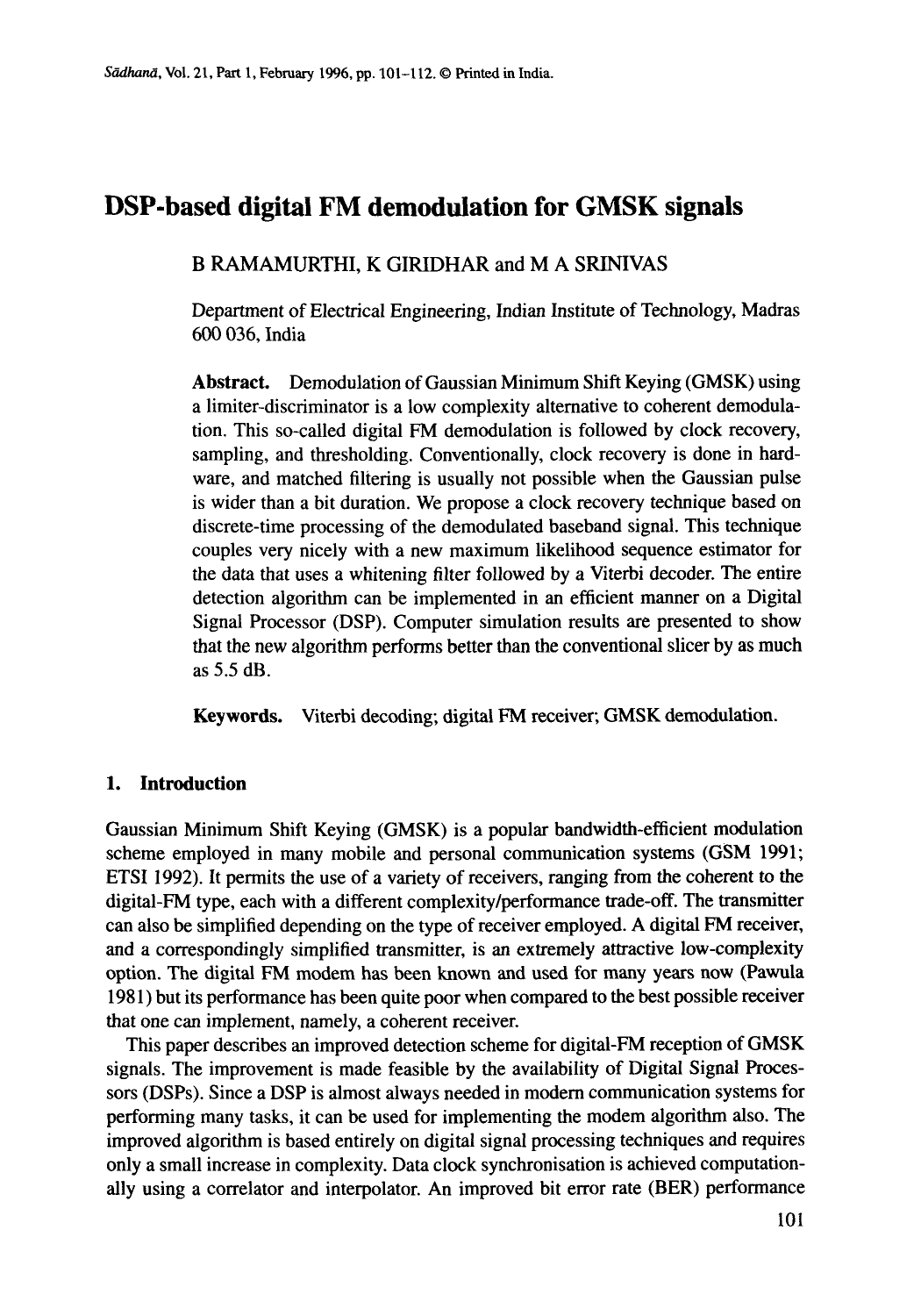is obtained by replacing the slicer (based on simple thresholding) with a Viterbi detector which implements Maximum Likelihood Sequence Estimation (MLSE). This Viterbi Algorithm (VA) operates directly on Nyquist-rate samples of the demodulated baseband signal, and does not require a separate matched filter. Finally, it is shown that if an approximate noise-whitening filter is used prior to the VA, the BER performance can be further improved.  $\S 2$  describes GMSK and its attributes, and in particular, the digital-FM demodulator for it. In § 3, we discuss sampling of the received baseband signal, and a DSP-based clock recovery technique. The MLSE detector for the GMSK baseband signal is described in § 4. An approximate whitening filter is also considered for the coloured noise at the demodulator output. The paper concludes with simulation results, some conclusions based on those results, and an outline of related future work.

# **2. GMSK modulation and demodulation**

Wireless communication systems based on frequency division multiple access (FDMA) and/or time division multiple access (TDMA), require highly bandwidth-efficient modulation to minimise adjacent channel interference. Minimum Shift Keying (MSK) (Proakis 1989, ch. 3) is a nonlinear modulation scheme which provides significantly superior outof-band power rejection when compared to linear modylation techniques with similar information (bit) rates. Further reduction of out-of-band power is possible by base-band pulse shaping. High bit-rate systems, such as those based on the GSM (GSM 1991) and DECT (ETSI 1992) standards, employ a Gaussian prefilter to meet the stringent specifications on adjacent channel interference. In this Gaussian MSK (Hirade & Murota 1981) system, a trade-off between out-of-band power and intersymbol interference (ISI) is possible by varying the *BT* product, where B is the 3-dB bandwidth of the Gaussian prefilter and  $T$  is the symbol (bit) period.

The GMSK modulator is illustrated in figure 1, where the transmitted bandpass signal *s(t)* is given by

$$
s(t) = A_c \cos(2\pi f_c t + \phi(t) + \phi_0). \tag{1}
$$

Here A is the carrier amplitude,  $f_c$  the carrier frequency,  $\phi_0$  an arbitrary initial phase, and  $\phi(t)$  a time-varying phase given by

$$
\phi(t) = \frac{\pi}{2} \int_{-\infty}^{t} m(\lambda) d\lambda.
$$
 (2)

The signal  $s(t)$  is thus an FM signal with message signal  $m(t)$ , where in turn  $m(t)$  is given by

$$
m(t) = \sum_{k} I_k g(t - kT). \tag{3}
$$

The instantaneous frequency deviation of  $s(t)$  is proportional to  $m(t)$ . In (3),  $\{I_k\}$  is a bipolar (random) information sequence and  $g(t)$  represents the convolution of a rectangular pulse of duration  $T$  seconds with the Gaussian prefilter whose impulse response is of the form  $\beta$  exp( $-\alpha t^2$ ). (Note that if the Gaussian filter is absent, we obtain MSK.) Although this implies that  $g(t)$  is infinite in duration,  $g(t)$  can be truncated to a finite duration in practice, and an appropriate delay introduced to make the filter causal.

For example, when  $BT = 0.5$ ,  $g(t)$  can be taken to be zero for  $t \notin [0, T_g]$  where  $T_g$  = 3T. Therefore, an ISI contribution from just one preceding and one succeeding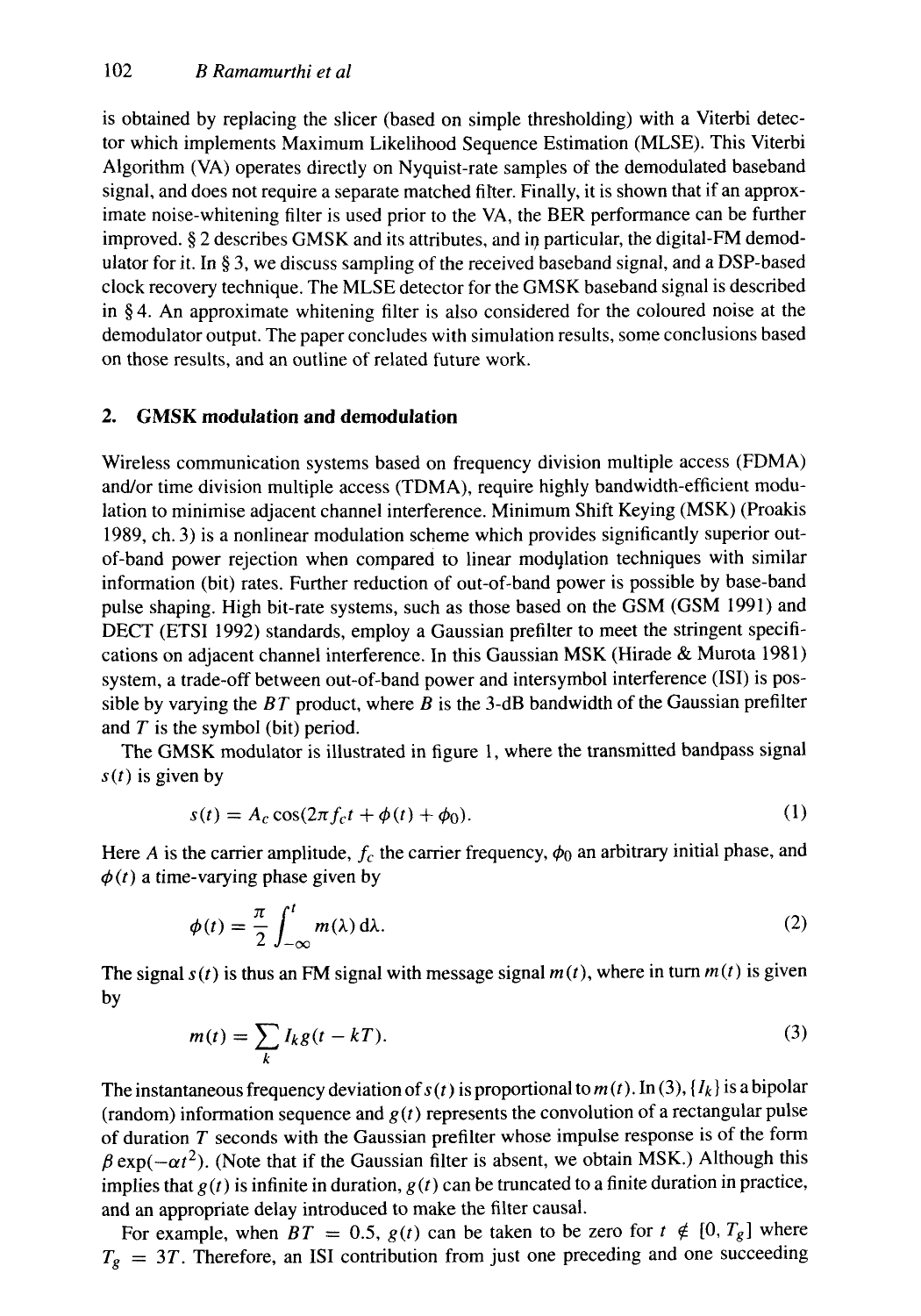

Figure 1. GMSK modulator

symbol distorts the transmitted pulse for the present symbol of  $m(t)$ . A sample waveform for this example is shown in figure 2, where  $g(t)$  is for all practical purposes less than 3T in duration. Moreover, even when  $g(t)$  is truncated to a duration of 2T (i.e.,  $T_g = 2T$ ), the maximum error by this approximation occurs at the peaks and valleys caused by the 010 and I01 bit patterns respectively, and is about 6%.

Note also that it is not necessary to implement the GMSK modulator as shown in figure 1. It is generally not easy to implement a linear voltage controlled oscillator (VCO) with precise control of its sensitivity and centre-frequency. The modulated output  $s(t)$ can be written in I-Q form using Rice's representation (Proakis 1993). The modulator can be thus implemented using a conventional balanced modulator with the in-phase and quadrature components as the baseband signals.

Both coherent and non-coherent demodulation of the GMSK signal are possible. A quadrature (I-Q) demodulation approach becomes obvious when we rewrite (1) as follows (assuming  $\phi_0 = 0$  for convenience):

$$
s(t) = A\cos\phi(t)\cos 2\pi f_c t - A\sin\phi(t)\sin 2\pi f_c t
$$
 (4)

where  $A \cos \phi(t)$  and  $A \sin \phi(t)$  are the in-phase and quadrature-phase signals, respectively. If the nominal variations in the carrier frequency (during modulation) are kept small, a coherent quadrature demodulator is possible as in conventional QPSK systems. However, when the instantaneous frequency is allowed to deviate significantly (for example, the DECT standard (ETSI 1992) allows as much as 30% deviation from the ideal value), even differential detection of the I-Q data streams may not be possible. Such large errors in the instantaneous frequency are permitted in some standards in order to enable the use of a VCO-based GMSK modulator as shown in figure 1, which may not be able to maintain high accuracy. Such implementations can be very cost-effective, as for example a direct modulation transmitter, where the RF carrier is directly frequency-modulated. In fact, when the instantaneous phase is not maintained precisely according to (2), it is more appropriate to label the modulated signal as Gaussian Frequency-Shift Keying (GFSK) rather than GMSK.

A low-complexity alternative to the quadrature demodulator for GMSK is the simple FM limiter-discriminator followed by a sampler and detection device. Such a receiver is



**Figure 2.**   $BT = 0.5$ GMSK baseband signal for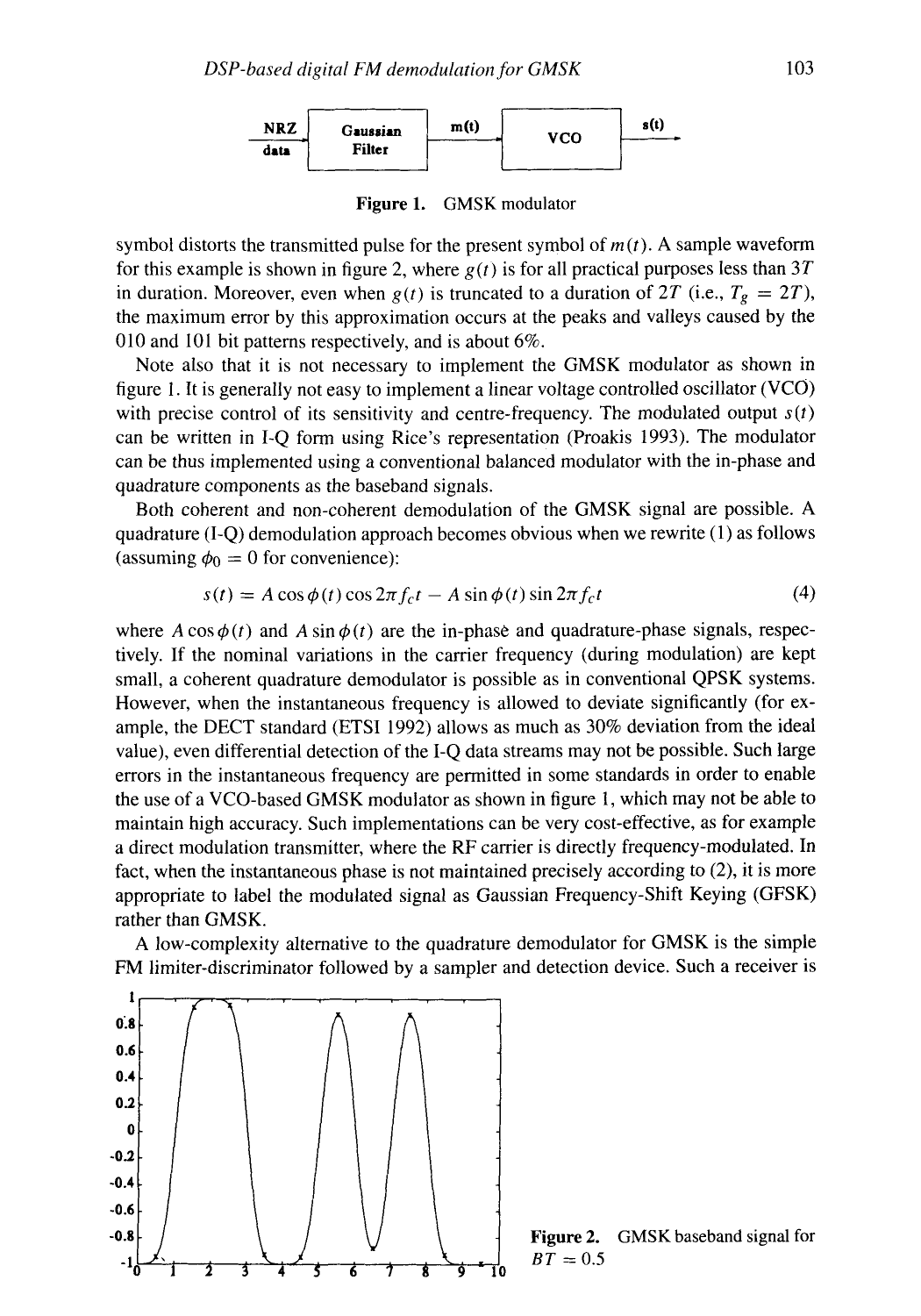

Figure 3. Digital FM demodulator

referred to as a digital FM detector (Pawula 1981) and it goes hand-in-hand with a VCObased modulator as shown in figure 1. This digital FM receiver is illustrated in figure 3, where  $x(t)$  is the noisy baseband signal. Note that, in the absence of noise, the limiterdiscriminator output is the message signal  $m(t)$  given in (3). The lowpass filter at the discriminator output must have a bandwidth greater than the bandwidth of the Gaussian filter so that  $m(t)$  is not distorted. The remaining baseband processing tasks are: (a) clock recovery, and (b) data detection. In figure 3, the simple threshold detector (slicer) can be replaced by a matched filter or a Viterbi detector which implements Maximum Likelihood Sequence Estimation in order to improve the performance.

It is also known (Haykin 1983) that if the SNR at the discriminator input is above a certain threshold, the output of the discriminator can be taken as  $m(t)$  with additive noise  $n(t)$ . The output noise spectral density  $S_n(f)$  is of the form (Haykin 1983, ch. 6)

$$
S_n(f) = \begin{cases} N_0 f^2, & -W < f < W, \\ 0, & \text{otherwise,} \end{cases} \tag{5}
$$

where 2W is the bandwidth of the bandpass filter at the limiter input and  $N_0/2$  is the spectral height of the AWGN at the demodulator input. Such a parabolic noise spectral density implies that the noise is correlated from one symbol-duration to the next.

#### **3. DSP-based digital FM detector**

Detection of the data from the baseband signal,  $x(t)$ , is accomplished by (a) recovering the bit clock, and (b) sampling and thresholding (slicing). The sampling/thresholding step may be preceded by matched-filtering. Even though the noise is not white at the matched-filter input, such filtering typically improves the performance of the detector. Matched-filtering is easier to implement when the baseband pulse is designed so as to prevent ISI at the matched filter output, e.g., a rectangular pulse of duration  $T$ . If the pulse is not so designed, as is the case with GMSK, matched filtering cannot be performed on a bit-by-bit basis. Rather, we need a match to the entire received sequence. This is accomplished by the so-called maximum likelihood sequence estimator which can be implemented efficiently using the Viterbi algorithm. MLSE-based data detection is discussed in § 4.

In the present section, we focus our attention on the tasks of clock recovery and data detection, which are performed without using any filtering operation. Generally, such an approach lends itself very nicely to an all-hardware implementation. However, we propose a clock-recovery and data-detection algorithm based fully on discrete-time signal processing. While this DSP implementation is comparable in its complexity and performance to a hardware implementation, it becomes a more favourable approach when coupled with the more sophisticated MLSE-based detector.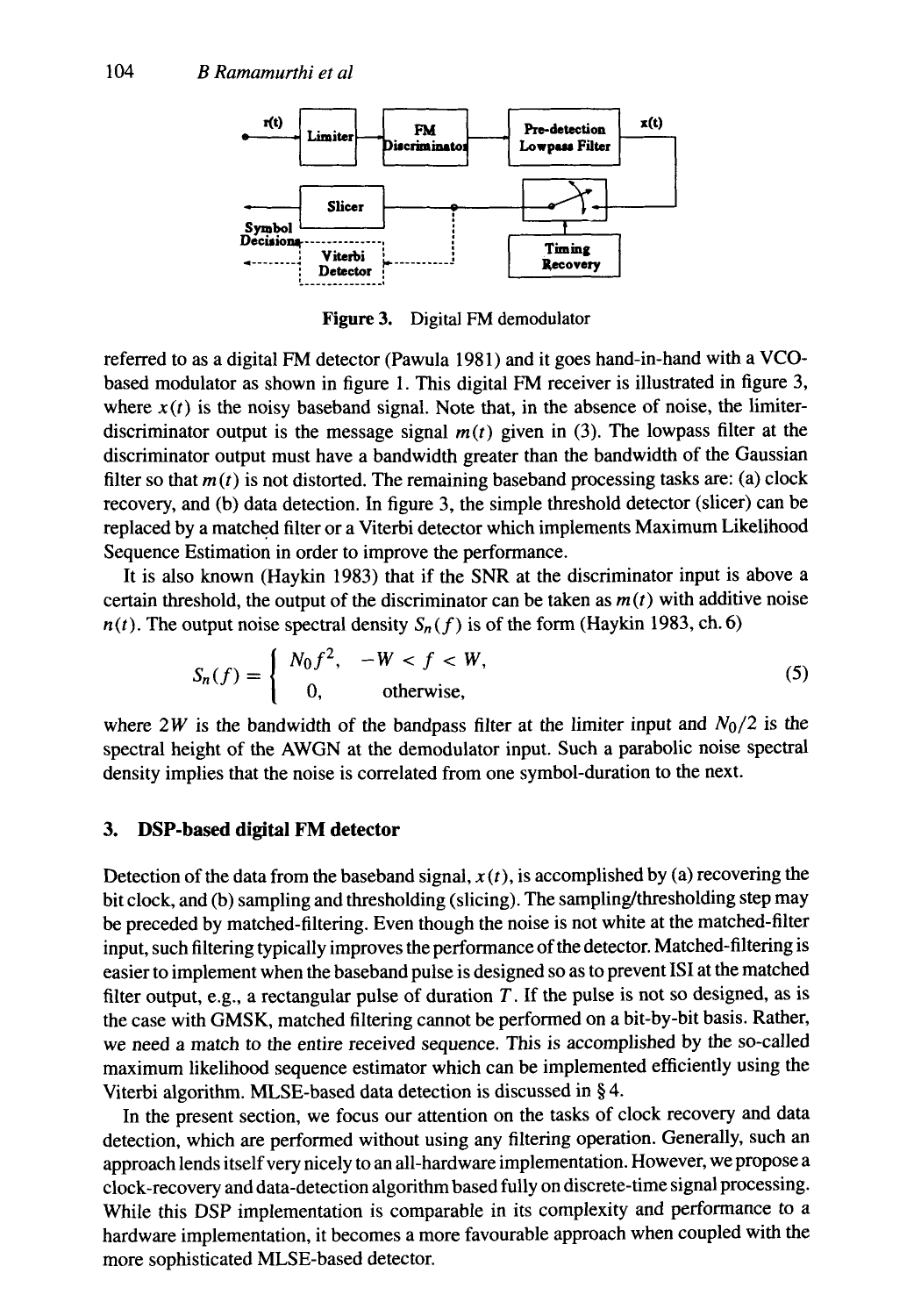#### *3.1 Clock recovery*

In any modem, clock recovery is performed for two reasons: (a) to play out the detected data at exactly the same rate as is being transmitted, and (b) to assist the modem in performing as well as possible for any given performance criterion.

Let us consider specifically a digital FM receiver based on sampling and thresholding the baseband signal  $x(t)$ . We desire here to recover a clock signal such that when  $x(t)$  is sampled and thresholded with respect to this clock, the bit-error probability, *Pe,* is as small as possible. When there is ISI in  $x(t)$ ,  $P_e$  for a given bit may vary depending on the values of the bits occuring before and after it. For example, in GMSK with  $BT = 0.5$  or less, there is a significant amount of ISI. In such a case, one may wish to minimise either an average bit-error probability, *Pea,* or the worst-case bit-error probability, *Pew,* for the bit whose error probability is highest due to ISI. In either case, the recovered clock must be such that either *Pea* or *Pew* is minimised, as desired. In this paper, we choose *Pew* as the performance measure.

Let us assume, as is usual in most clock recovery schemes, that the clock frequency is" known precisely, and only its phase is unknown. Frequency error, if any, is assumed to be so small that it manifests only as a slowly-changing clock phase, which can be tracked. Let  $x_{\alpha}(nT)$  be the samples of  $x(t)$  sampled according at  $t = nT + \alpha$ . The *n*th bit is thus decided by the sign of  $x_\alpha(nT)$ .

We desire to choose  $\alpha$  such that  $P_{ew}$  is minimised. Since the noise variance is independent of time,  $P_{ew}$  is minimised when  $\alpha$  is chosen so as to maximise min{ $x_{\alpha}(nT)$ }. That is, the sampling clock is chosen such that the bit with the maximum ISI (and hence worst  $P_e$  for a given noise variance) has the maximum amplitude at the sampling instant. For example, the optimum sampling instants for a GMSK signal with  $BT = 0.5$  are shown by cross-marks in figure 2.

## 3.2 *Tracking of clock phase*

The design of many modems include a training-sequence or preamble for enabling the receiver, among other things, to synchronise itself with the transmit clock phase. The maximum-likelihood estimator of clock phase for a known signal in white noise is the correlator (Ziemer & Peterson 1985, ch. 6). The correlator, whose output is maximum when the input is aligned with its own stored copy of the known signal, is often employed even when the noise is not white. In order to obtain the optimal clock-phase estimate that minimises  $P_{ew}$ , the preamble must be such that it has a correlation peak at the optimal time instant. This is achieved by using a preamble with an appropriately chosen periodic data pattern. An example is shown in figure 4 for a GMSK signal with  $BT = 0.5$ . An alternating one-zero data pattern ensures that the correlator output will peak at the instants when  $x(t)$  reaches its largest value in a bit-duration where the ISI is greatest.

In continuously-operating modems, after an initial training-period, the receiver tracks the slowly-varying clock phase. This tracking is performed using any of a number of wellknown techniques, such as the early-late method (Ziemer & Peterson 1985, ch. 6). For the digital FM receiver, the tracking-loop error signal must be updated only for those bits with maximum ISI. In modems for bursty transmission, as in TDMA systems, usually every burst includes a preamble for estimating the clock phase. Further, since the clock phase will not vary significantly during the burst, no tracking is needed while detecting data in that burst.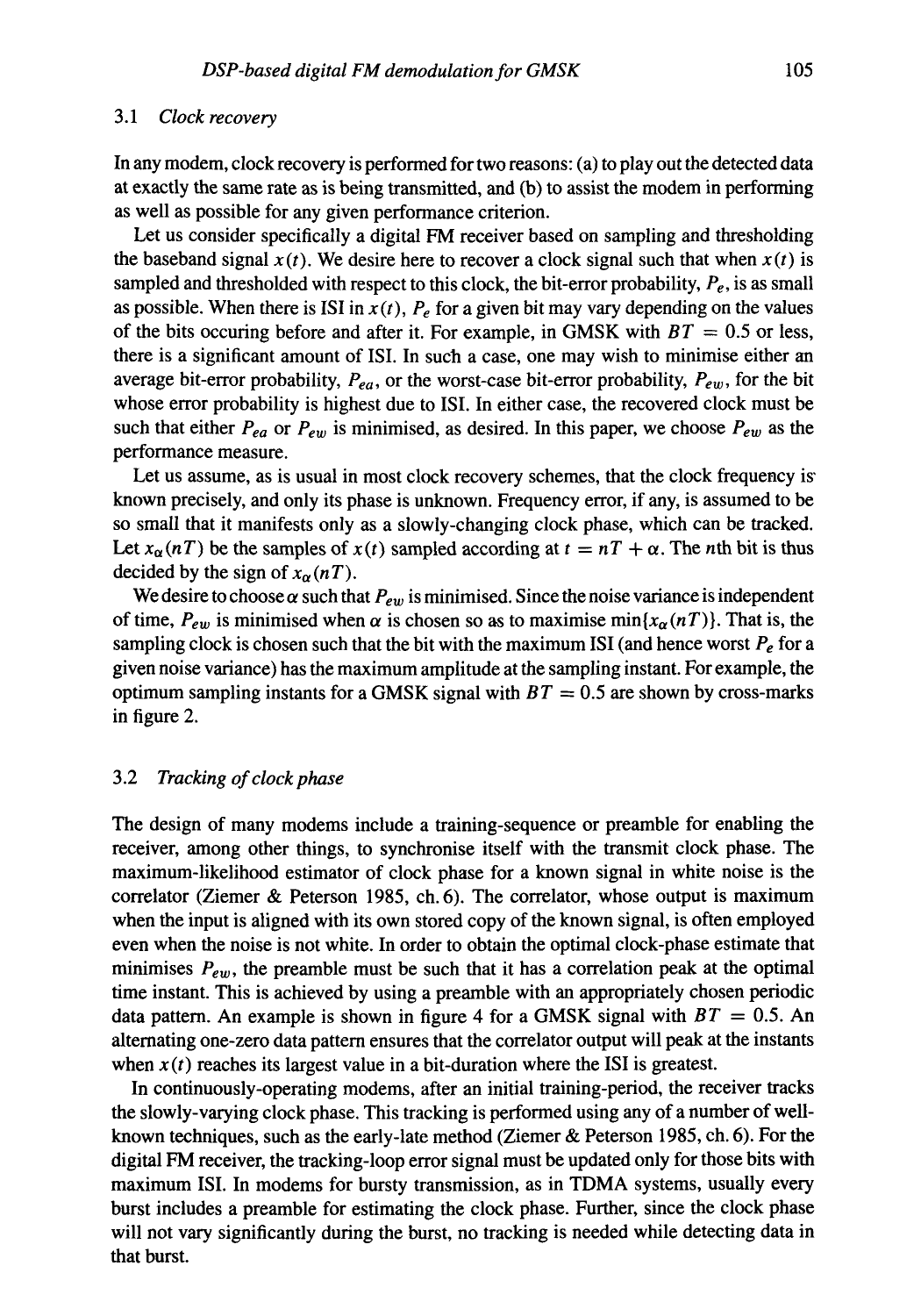

**Figure** 4. Alternating one-zero pattern for clock recovery

Phase-locked/tracking loops are conventional hardware implementations of the clock recovery techniques discussed above. We consider next a completely algorithmic DSPbased implementation but, prior to that, we discuss the sampling of  $x(t)$  for discrete-time processing.

## 3.3 *Sampling of the baseband signal*

In most digital modulation schemes, the bandwidth of the baseband signal is usually some value in the range  $[R/2, R]$  where R is the symbol rate. In selecting the sampling rate,  $f_s$ , it is convenient to choose a multiple of the symbol rate that also satisfies the Nyquist criterion. Typically, a sampling rate of 2T is sufficient when the bandwidth of  $x(t)$  is as mentioned above. Most detection algorithms are executed once every symbol, and a sampling rate which is a multiple of  $R$  simplifies the algorithm considerably.

In the case of GMSK, a sampling rate of  $2R$  is suitable for all values of the Gaussian filter bandwidth B, even if it is somewhat liberal when *BT* is small. It is assumed, of course, that the noise is also bandlimited to a bandwidth less than  $f_s/2$ . This is usually accomplished at the intermediate frequency (IF) stage, where the IF filter that provides the selectivity also bandlimits the noise.

#### 3.4 *Clock recovery in discrete-time*

Let  $x(t)$  be sampled at rate  $f_s = 1/T = 2R = 2/T$ , and let the samples be denoted  $x(nT_s)$ . Let  $T_r = T_s/M$  be the time resolution with which we perform clock-phase estimation. Here, M can be chosen as large as required; typically, values in the range  $5 \sim 10$  suffice.

Clock-phase estimation amounts to determining which of the *M* instants  $T_{(n, i)} = nT_s +$  $i T_r$ ,  $i = 0, 1, 2, \ldots, M - 1$ , is the best sampling instant. In a burst modem, the optimum instant  $T(n,j)$  is determined at the beginning, and j usually does not change during the burst (unless  $M$  is large). In a continuously-operating modem, the clock is tracked and the value of j in  $T_{(n,j)}$  changes slowly with n.

Since we sample at a rate greater than the Nyquist rate, correlation of the preamble can be performed in discrete-time. The correlator output is *interpolated* at the  $M - 1$  instants  $T_{(n,i)} = nT_s + iT_r$ ,  $i = 1, 2, ..., M-1$  in between each output sample. For doing this task,  $M-1$  interpolators are needed. The maximum of the interpolated samples, occurring say, at  $T(n,j)$ , gives the value j corresponding to the best sampling clock (for a time-resolution of  $T_r$ . The *j*th interpolator is then employed to interpolate  $x(t)$  at  $t = nT_s + jT_r$ , and the sign of the interpolated value indicates the data bit.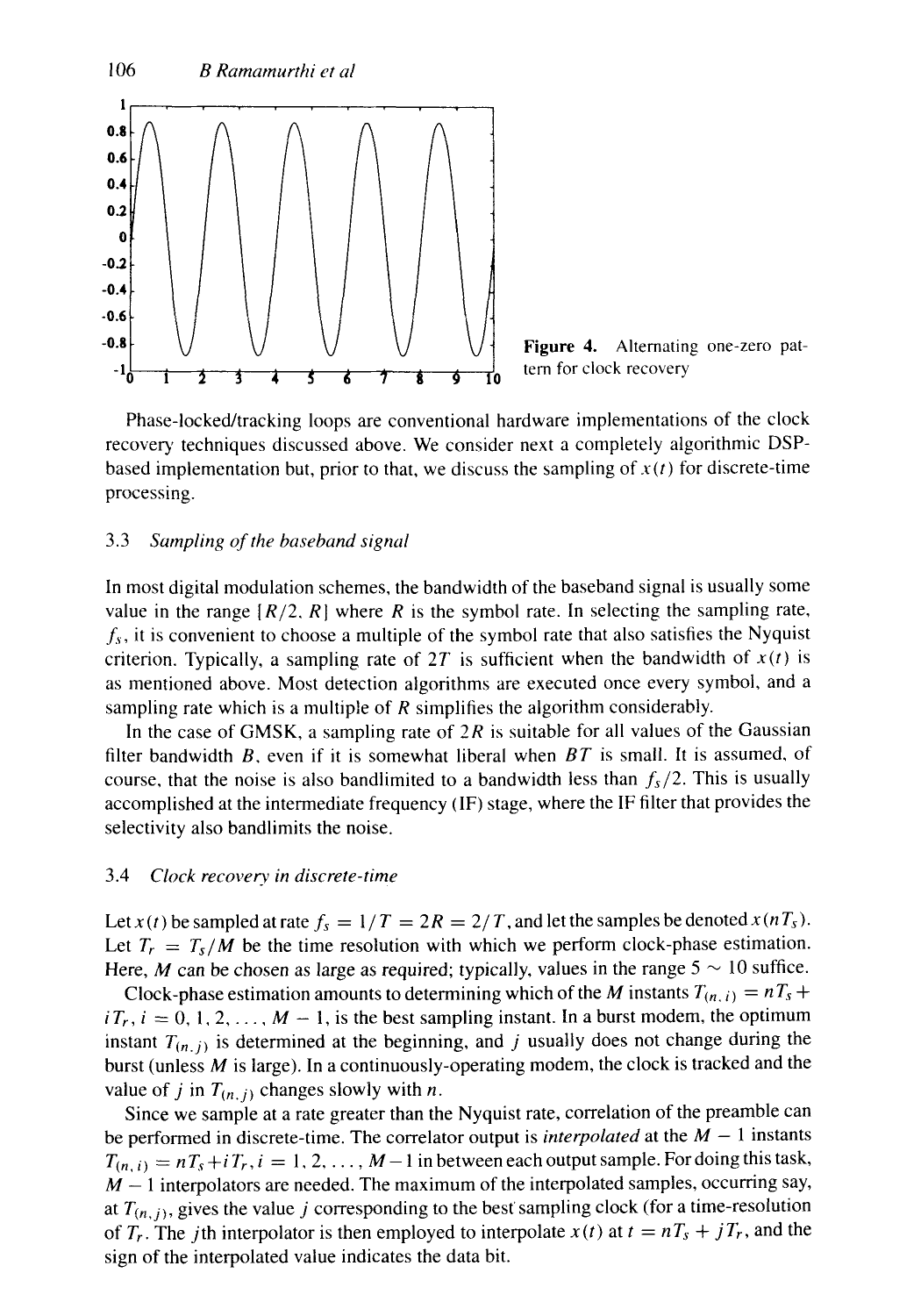Thus, *clock recovery in discrete-time is tantamount to determining which of M interpolators to employ,* where M determines the resolution of our estimate. If the clock phase is being tracked, the value of j will change slowly, increasing or decreasing by unity every once in a while. When it reaches 0 (or M), a sample of the input  $x(nT_s)$  is repeated (or dropped) in order to adjust the sampling rate to precisely  $2R$ , where R is the bit rate. The interpolator may be designed using any conventional approach (Vaidyanathan 1993).

## **4. Digital FM Detection using the VA**

When digital FM detection is based on sampling once per bit and slicing, we are not exploiting the baseband signal over the entire bit duration. Although the noise is not white, and matched filtering is therefore not optimal, such filtering would nevertheless lead to some improvement in performance. However, matched filtering cannot be performed on a bit-by-bit basis when ISI is present at the matched filter input. In this case, an entire sequence of bits has to be matched to, i.e., we have to perform MLSE.

If the noise is white, the optimal MLSE of an N-bit data sequence is defined as follows (Proakis 1989, ch. 6). Let  $r(t)$  be the received signal and  $x^{(i)}(t)$ ,  $i = 0, 1, ..., 2^N - 1$ be the transmitted signal for the *i*th data sequence (of the  $2^N$  possible N-bit sequences). We decide in favour of the *j*th sequence if the Euclidean distance  $D_i < D_i$ ,  $\forall i \neq j$ , where

$$
D_i = \int_0^{NT} [r(t) - x^{(i)}(t)]^2 dt
$$
 (6)

This distance can be computed equivalently from the sampled sequences  $r(nT<sub>s</sub>)$  and  $x^{(j)}(nT_s)$  as follows:

$$
D_i = \sum_{n=0}^{2N-1} \left[ r(nT_s) - x^{(i)}(nT_s) \right]^2 dt \tag{7}
$$

where we have assumed that there are two samples per bit. Note also that  $D_i$  can be obtained from any set of uniformly spaced samples  $r_{\alpha}(nT_s) = r(nT_s + \alpha)$  and  $x_{\alpha}^{(i)}(nT_s) =$  $x^{(i)}(nT_s + \alpha)$  for any  $\alpha \in [0, T_s]$ , i.e.,

$$
D_i = \sum_{n=0}^{2N-1} [r_\alpha(nT_s) - x_\alpha^{(i)}(nT_s)]^2
$$
  
= 
$$
\sum_{k=0}^{N-1} \sum_{l=0}^{1} [r_\alpha((2k+l)T_s) - x_\alpha^{(i)}((2k+l)T_s)]^2.
$$
 (8)

From the above we see that  $D_i$  can be accumulated on a bit-by-bit basis, the inner sum (over  $l$ ) being the metric for the  $k$ th bit. Thus, determination of the minimum distance,  $D_i$ , can be performed using the Viterbi Algorithm (Proakis 1989). The sampled baseband signal  $x^{(i)}(nT_s)$  is given by

$$
x^{(i)}(nT_s) = \sum_{k=0}^{N-1} I_k^{(i)} g(nT_s + \alpha - kT)
$$
\n(9)

where  $\{I_k^{(i)}\}_{k=0}^{N-1}$  is the N-bit binary expansion of *i*th sequence. Now, if  $g(t)$  is non-zero in  $[0, T_g]$ , (and dropping the index i for convenience), the even and odd samples in the *mth* bit-duration are given by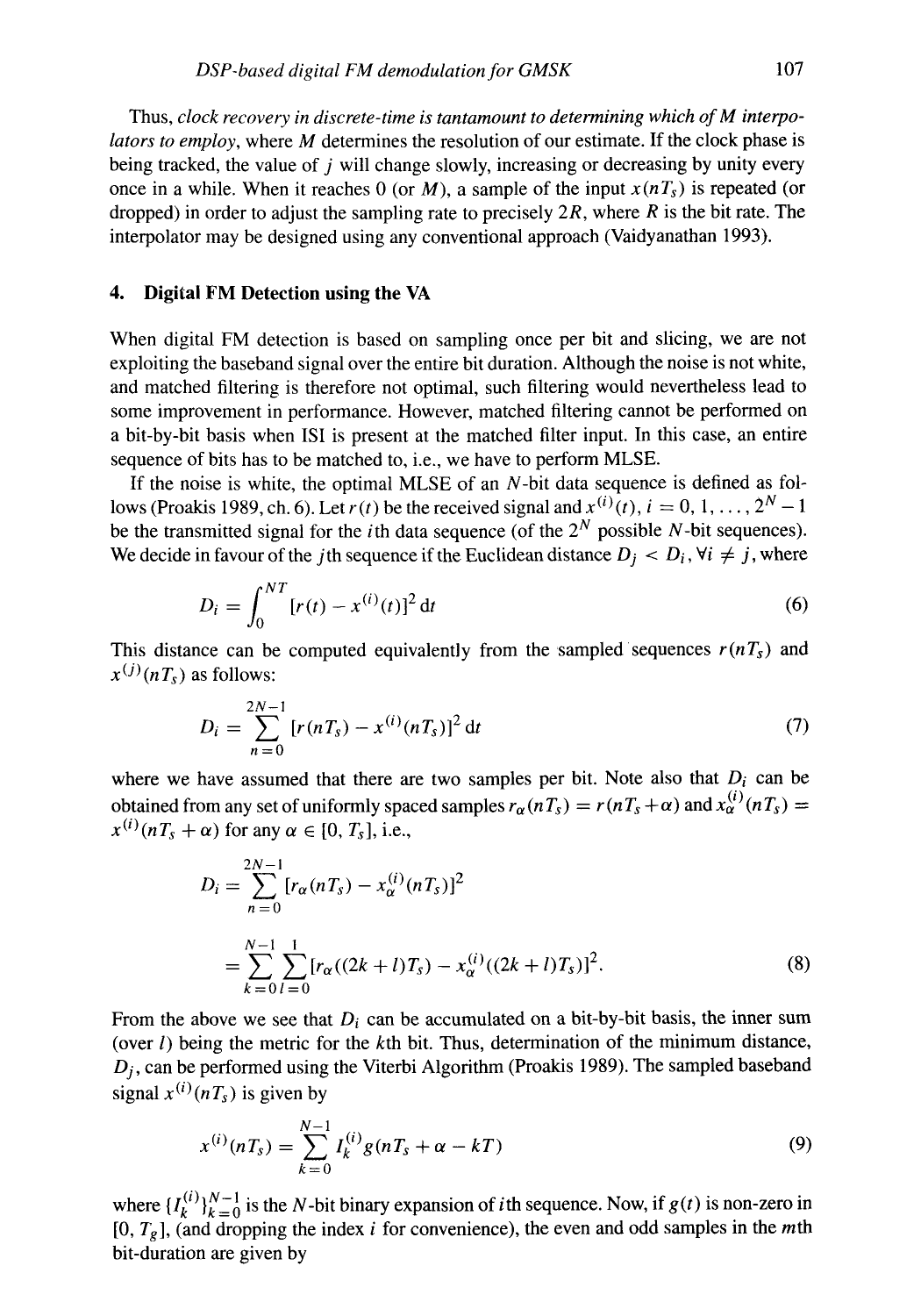

**Figure 5.** Trellis example for  $L = 2$ where:  $\mathbf{a} = g(\alpha) + g(2T_s + \alpha)$ ,  $\mathbf{b} =$  $g(T_s + \alpha) + g(3T_s + \alpha)$ ,  $c = g(\alpha)$  –  $g(2T_s+\alpha)$ , and  $\mathbf{d} = g(T_s+\alpha) - g(3T_s+\alpha)$ *or).* 

$$
x_{\alpha}(2mT_s) = \sum_{k=m-L+1}^{m} I_k g(2(m-k)T_s + \alpha)
$$
 (10)

and

$$
x_{\alpha}((2m+1)T_s) = \sum_{k=m-L+1}^{m} I_k g(2(m-k)T_s + T_s + \alpha)
$$
 (11)

respectively, where  $L = \text{ceil}(T_g/T)$  specifies the number of symbols contributing to the signal amplitude at the sampling instant. Here, the function ceil(.) rounds toward the upper integer. Depending on the value of  $\alpha$ , the symbol  $I_{m-L+1}$  may or may not be included in one of the sums in (10) and (11). Thus, the number of states in the trellis is  $2^{L-1}$ . A state is labelled by the  $L - 1$  bits  $\{I_{m-L+1}, \ldots, I_{m-1}\}$ . Two paths radiate from each state depending on the value of *Ira,* and each state is also entered by two paths. For example a trellis diagram for  $L = 2$  is shown in figure 5.

There are two equivalent options for implementing the VA. In both cases, timing recovery is performed separately as discussed in  $\S$  3. In the first option, the trellis is populated with samples according to (10) and (11) for a particular value of  $\alpha$ , say  $\alpha = 0$ . Based on the estimate of  $\alpha$  obtained from timing recovery, an appropriate interpolator is employed to interpolate the samples of  $r(t)$  at  $t = nT_s$ . These interpolated samples are then employed in the VA. Note that *both* samples in each bit interval are to be interpolated. In the second option,  $x(2mT_s)$  and  $x((2m + 1)T_s)$  are pre-computed for M (where  $M = T_s/T_r$ , see § 3.4), different values of  $\alpha$  in [0,  $T_s$ ]. Depending on the estimate of  $\alpha$ , the appropriate set of samples are used to populate the VA for the duration of time during which the estimate of  $\alpha$  remains unchanged. The second option will save on computation as run-time interpolation of  $r(nT<sub>s</sub>)$  is avoided.

# *4.1 Whitening filter for improved performance*

The MLSE is optimal only for signals in white Gaussian noise. If the noise is Gaussian but coloured, and the spectral density is strictly positive within the band of interest, then the optimal detector can be implemented as a cascade of a whitening filter and MLSE (Wozencraft & Jacobs 1965, ch. 7). The pulse shape  $g(t)$  is replaced by  $g_w(t) = g(t) \star h(t)$ , where  $h(t)$  is the impulse response of the whitening filter and  $\star$  represents the convolution operation. Since the duration of  $g_w(t)$  will, in general, be longer than that of  $g(t)$ , the number of states in the trellis may increase. The input  $r(nT<sub>s</sub>)$  is convolved with  $h(nT<sub>s</sub>)$ , and the output is fed to the VA. The trellis is populated with samples of  $x(t)$  as in (10) and (11), with  $g(.)$  replaced by  $g_w(.)$ , and L now being determined by the duration of  $g_w(.)$ . Either option may be exercised in implementing the VA, as discussed above.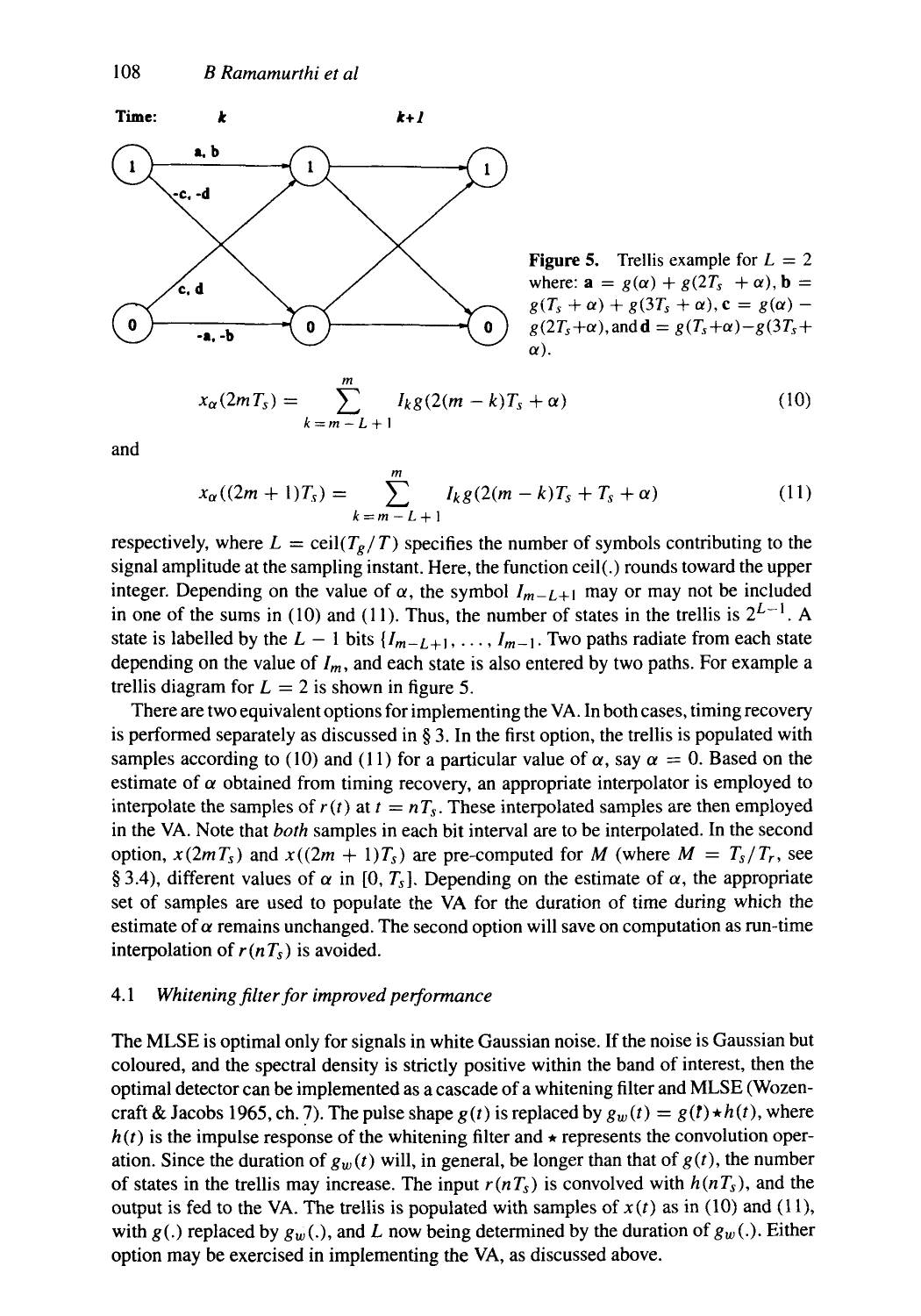

Figure 6. BERs for the slicer and Viterbi detector in white noise

In the case of digital FM, the noise spectral density is parabolic with a null at  $f = 0$ . As such, this noise cannot be whitened exactly. Approximate whitening filters, which are essentially lowpass filters with a response proportional to  $1/f$  as f increase from zero, can be employed. An FIR filter of low order is preferable so that the number of states in the trellis does not increase significantly.

#### **5. Simulation results and conclusions**

In this section, we compare the simulated BER performance of the digital FM demodulator for three detectors: slicer, sequence estimator without whitening filter, and MLSE with an approximate whitening filter. GMSK with  $BT = 0.5$  was chosen for the simulations. The impulse response of the Gaussian shaper,  $g(t)$ , was approximated to be time-limited to  $[0, 2T]$  while generating the received samples. This implies that, even when perfect timing recovery leading to sampling (or interpolation) at the optimal instants is assumed, there still exists a 3% ISI contribution from adjacent symbols  $I_{k-1}$  and  $I_{k+1}$  on the even-numbered sample corresponding to symbol  $I_k$ . Note that the ISI contribution on the odd-numbered sample of  $I_k$  from  $I_{k-1}$  equals about 50% of the signal amplitude.

In constructing the VA, we neglect the small ISI contribution to the even-numbered sample from symbol  $I_{k+1}$ , in order to retain a 2-state trellis. It should also be mentioned here that when there is no whitening filter, a 2-state trellis can always be ensured (independent

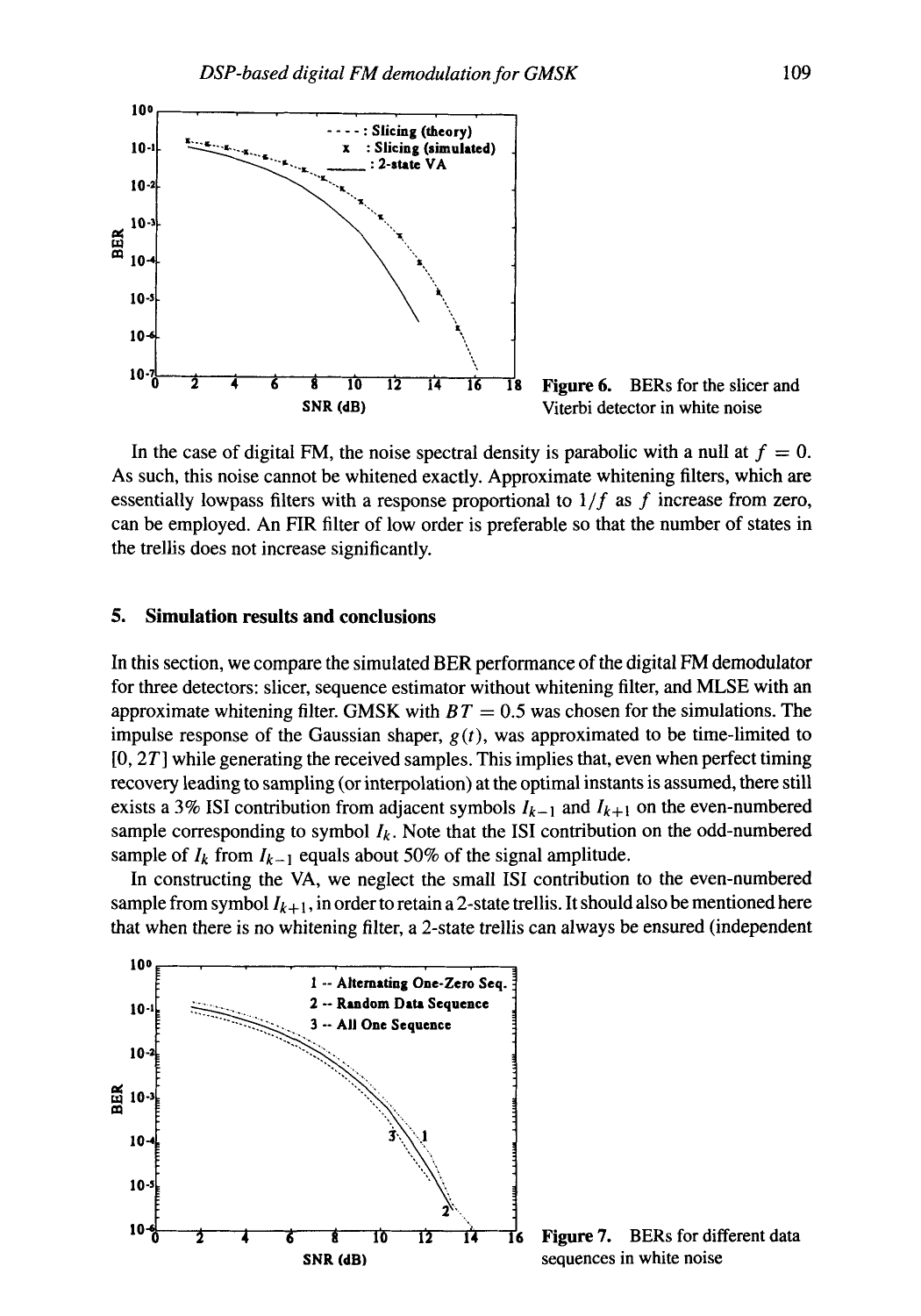

14 Figure 8. BERs for different data sequences in coloured noise

of the sampling instances) by correctly grouping the samples corresponding to the same bit interval. This is clear from (10) and (11). Either of the two options described in  $\S 4$  can be exercised in implementing the VA, where the option without run-time interpolation is more computationally efficient.

When a whitening filter is present, we know from (10) and (11) that the number of states in the trellis is determined by the duration of  $g_w(t)$ , the output of the whitening filter. Further, one of the samples in each bit duration may depend on only  $L - 2$  past bits, depending on the value of  $\alpha$ . The number of states in the trellis can differ by a factor of two, depending on  $\alpha$  and also on whether the whitening filter order is odd or even. Thus, by employing interpolated sample values, it becomes possible to use a higher-order whitening filter for the same VA complexity. In other words, run-time interpolation helps in obtaining a superior BER performance for the same VA complexity, when compared to using the samples directly with a lower-order whitening filter. Therefore, a trade-off exists between the computational complexity of the VA and that of the run-time interpolator, when a whitening filter is introduced before the VA.

Figure 6 compares the BER of the slicer with that of a 2-state VA for AWGN. The AWGN case is reported because the result can be verified with theory. The theoretical BER curve for antipodal signalling, namely  $(1/2)$ erfc  $(E_b/N_0)^{1/2}$ , where erfc (.) is the complementary error function, is also shown. For the 2-state VA, at high SNRs, the BER is dominated by the single-bit error event, resulting in a Euclidean distance equal to  $6A_m^2$ approximately (where  $A_m$  is the maximum amplitude during the bit). When compared to the slicer, which has a Euclidean distance of  $4A<sub>m</sub><sup>2</sup>$ , the VA thus has a 1.8 dB advantage in SNR. Indeed, this 1.8 dB gain is evident in figure 6 when the SNR is large.

Since the instantaneous bandwidth of the GMSK signal is a function of the actual bit sequence, we are interested in studying the performance of the sequence which contributes to the maximum deviation (the alternating one-zero pattern) and the one which contributes to the least (the all-one or all-zero pattern). The BER performance of these particular sequences are compared to that of the random (message) sequence in figure 7, for VA in white noise. As expected, the performance of the random data sequence lies in between the performance for sequences which use the maximum and minimum channel bandwidth.

Figure 8 compares the BER for these three different data sequences in coloured Gaussian noise with a parabolic spectral density as in (5) for  $-0.75/T < f < 0.75/T$  and with a cosine roll-off till  $\pm W$  (to approximate the roll-off due to the pre-detection low-pass filter). The total noise power was kept the same as in the white-noise case. The performance of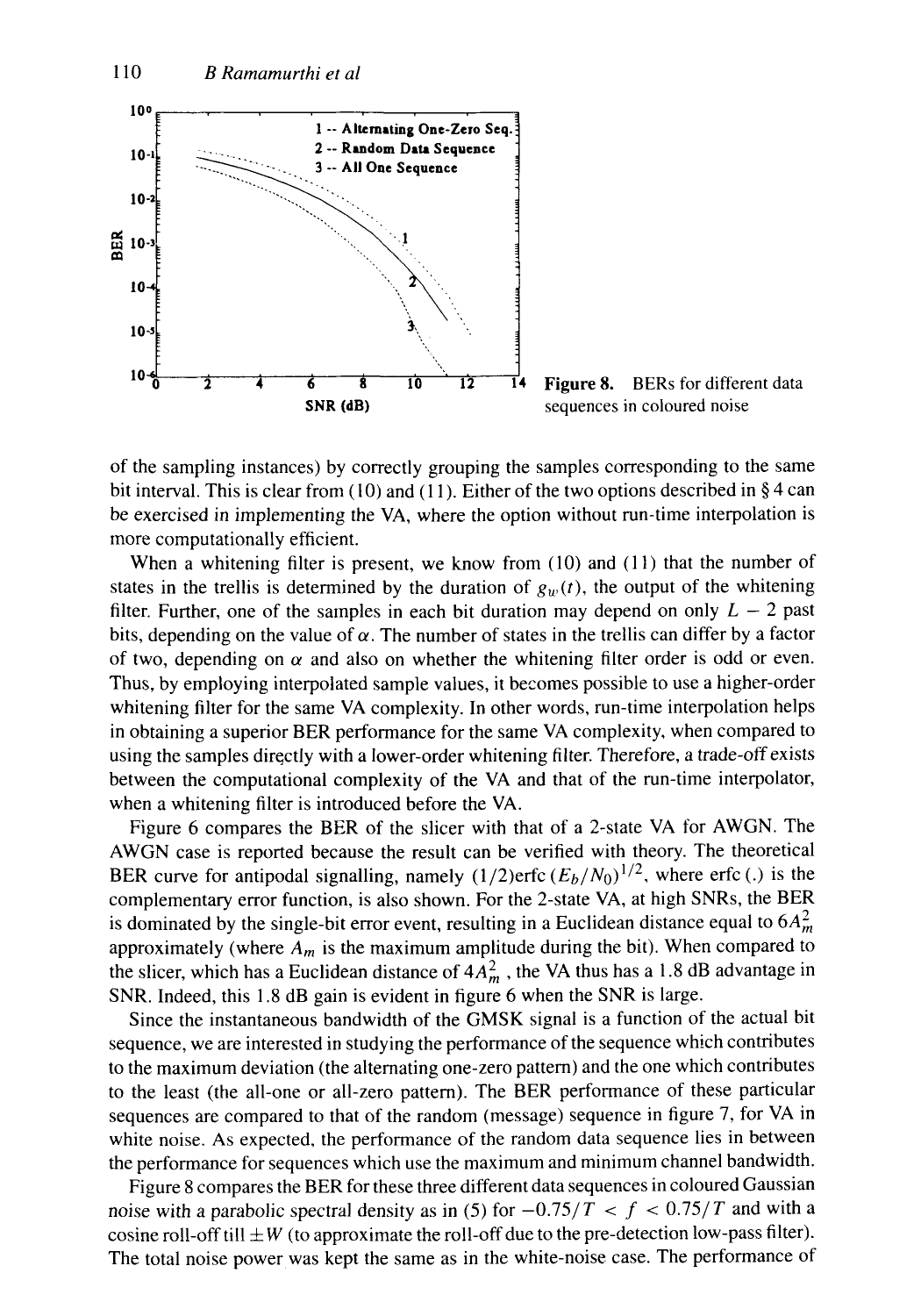

16 Figure 9. BER performance of the VA with whitening filter

the slicer is independent of the data sequence and noise spectral density, and is nearly identical to the result shown in figure 6. With the VA, we find that the BER improves in all cases when the noise is coloured. However, since the same noise power is distributed in a parabolic fashion, the low-frequency, all-one sequence experiences a greater reduction in BER with respect to the random sequence, when compared to the results for white noise.

Finally, figure 9 compares the performance of the VA when a 4-tap or 6-tap FIR filter is introduced to approximately whiten the coloured noise. The magnitude response of these filters were chosen based on a numerical search technique so that the noise PSD at the output is approximately flat over the bandwidth  $-0.75/T < f < 0.75/T$ . While the resulting 4-tap whitener leads to a 4-state VA, the 6-tap whitener increases the number of VA states to eight. In both cases, the input samples were interpolated based on the recovered clock in order to minimise the number of states. The BER curves of the slicer and the 2-state VA for the coloured-noise case are also shown in figure 9.

Observe that even with a 4-tap whitener, about 5.5 dB gain in SNR (at BER =  $10^{-4}$ ) is possible over the slicer. For an 8-state VA corresponding to a 6-tap whitener, an additional 0.8dB gain is accrued. Increasing the whitening-filter order (and the VA complexity) further will yield only marginal SNR improvement.

The assumption of an additive-noise model with parabolic spectral density is valid only when the SNR at the demodulator input is above the threshold. This threshold varies between 10 and 14dB (approx.) depending on the type of demodulator (I-Q or discriminator). At SNR levels near threshold or below, an additional "click-noise" component must be included in the model (Mazo  $&$  Salz 1966). Work remains to be done for determining the performance of the VA-based detector when click-noise is also present.

Another interesting extension of this work is for the equalisation of ISI channels. Multipath propagation leading to fading and ISI is a common occurrence in mobile/personal communication systems. A model is needed for the FM-demodulated baseband signal when the received signal has multipath interference. Based on this model, the VA-based detector can be modified to include the effect of distortion of the baseband pulse. The authors are currently pursuing work along these directions.

#### **References**

ETSI 1992 Digital European Cordless telecommunications common interface Part 2: Physical layer, ETSI 300 175.2